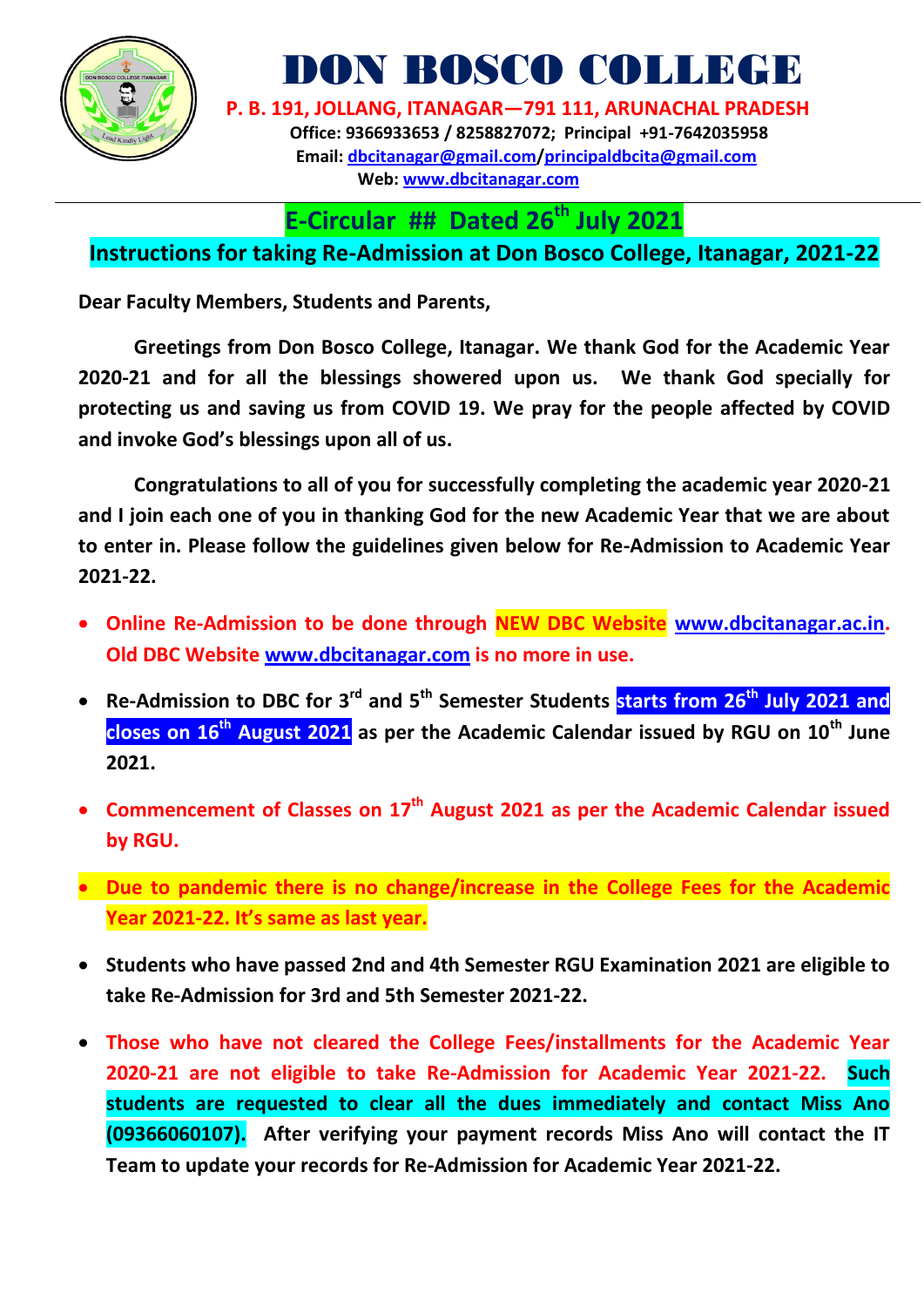- **Repeaters for 3rd & 5th Semester 2021-22 are requested to contact the helpline numbers given at the end of this notice.**
- **To Complete the Readmission for 3rd and 5th Semesters, students will have to fill the complete Re-Admission Form and make the payment for First Installment. Only after the payment is completed, the application form will get submitted to DBC.**
- **For BA and BCom 5th Semesters: Students will choose an Honour's/Major paper of their choice while filling the application Form. The HoDs of the concerned Departments will do the selection based on merit. The HoDs will ask the students to submit the RGU Mark Sheets of I, II, III & IV Semesters and make an evaluation of the performance of the student and take a decision. The Decision of the HoDs will be final.**
- **Students of BA and BCom 5th Semesters are requested to make the right choice of Honour's/Major paper based on their performance in I, II, III & IV Semesters. Choose an Honour's/Major paper which you have done well in the previous semesters so that you can do well in 5th & 6th Semesters. Students of 5th Semester are requested to contact your HoDs for assistance.**
- **Use your RGU Roll No as USERNAME and DBC Roll No as PASSWORD to Log in to fill the Re-Admission Form. Check the "Student List for Re-Admission" at the end of this notice for your RGU Roll No and DBC Roll No.**
- **Use a valid Mobile Number and email ID. You will be receiving message in your registered mobile number and email ID after you make the Re-Admission payments.**
- **Fill the details for Re-Admission: Red Asterisk (\*) are mandatory fields.**
- **Make sure to fill the details carefully in the Re-Admission page. Correction is not possible once the Re-Admission is done.**
- **After making the payment for 1st Installment, a new page will appear with all the payment details. Kindly do not close or refresh this page, wait for 30 seconds, it will automatically take you to the next page.**
- **Once all the details are filled properly and the payment of 1st Installment is done the applicant will be redirected to a new page to download the Fee Receipt and Re-Admission form.**
- **After downloading Fee Receipt, kindly press on go back arrow on the browser to get back to the page to download the Re-Admission Form.**